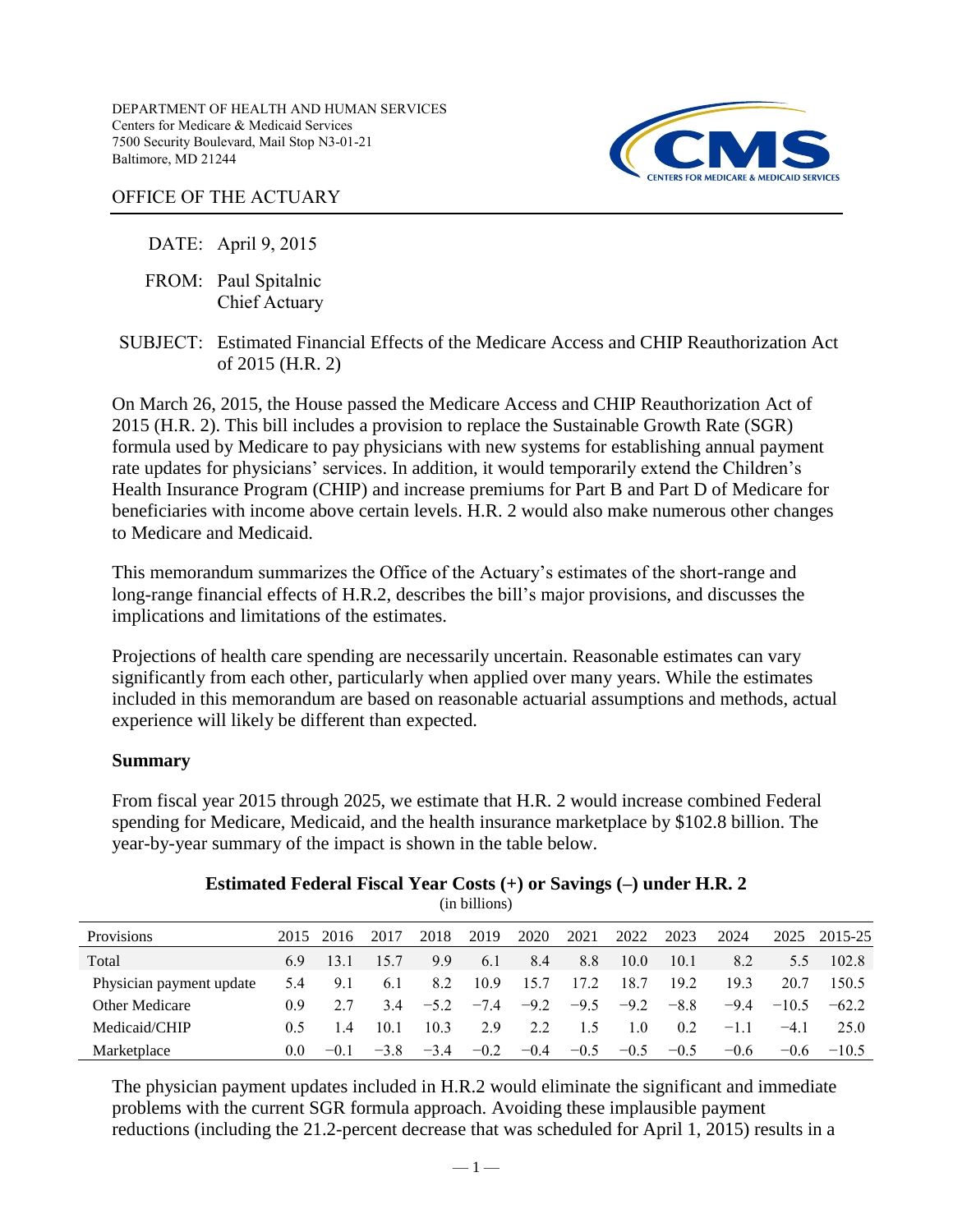budget cost of \$150.5 billion for fiscal years 2015 through 2025 compared to the current-law baseline. This cost is partially offset by other provisions in H.R. 2 that are estimated to have a net reduction in Federal expenditures of \$47.7 billion. Accordingly, the net cost of the legislation is \$102.8 billion.

While H.R.2 avoids the significant short-range physician payment issues resulting from the current SGR system approach, it nevertheless raises important long-range concerns that would almost certainly need to be addressed by future legislation. In particular, additional updates totaling \$500 million per year and a 5 percent annual bonus are scheduled to expire in 2025, resulting in a payment reduction for most physicians. In addition, this bill specifies the physician payment update amounts for all years in the future, and these amounts do not vary based on underlying economic conditions, nor are they expected to keep pace with the average rate of physician cost increases. The specified rate updates would be inadequate in years when levels of inflation are higher or when the cumulative effect of price updates not keeping up with physician costs becomes too large. We anticipate that physician payment rates under H.R.2 would be lower than scheduled under the current SGR formula by 2048 and would continue to worsen thereafter. Absent a change in the method or level of update by subsequent legislation, we expect access to Medicare-participating physicians to become a significant issue in the long term under H.R. 2.

# **Major Provisions of H.R. 2**

This section describes the provisions that would have a measurable impact on Medicare, Medicaid, and health insurance marketplace spending and are important from a policy perspective.

*Title I—SGR Repeal and Medicare Provider Payment Modernization.* Under current law, Medicare's payment rates for services furnished by physicians were to be reduced by 21.2 percent on April 1, 2015. H.R. 2 would freeze those payment rates at current levels for 3 months and then increase them by 0.5 percent for services furnished during the last 6 months of calendar year 2015. Over the next several years, the bill would replace the SGR formula with new payment systems.

The major specifications of the new payment systems described in H.R. 2 are as follows:

• For services paid under the physician fee schedule and furnished during calendar years 2016 through 2019, Medicare's payment rates would increase by 0.5 percent a year.

Payment rates for services on the physician fee schedule would remain at the 2019 level through 2025, but, starting in 2019, the amounts paid to individual providers would be subject to adjustment through one of two mechanisms, depending on whether the physician chose to participate in an Alternative Payment Model (APM) program or the Merit-Based Incentive Payment System (MIPS).

For 2026 and subsequent years, there would be two payment rates for services on the physician fee schedule. For providers paid through an APM program, payment rates would be increased each year by 0.75 percent. Payment rates for other providers would be increased each year by 0.25 percent.

• Providers who opted to participate in MIPS would receive payments that would be subject to positive or negative performance adjustments. The basic adjustments would be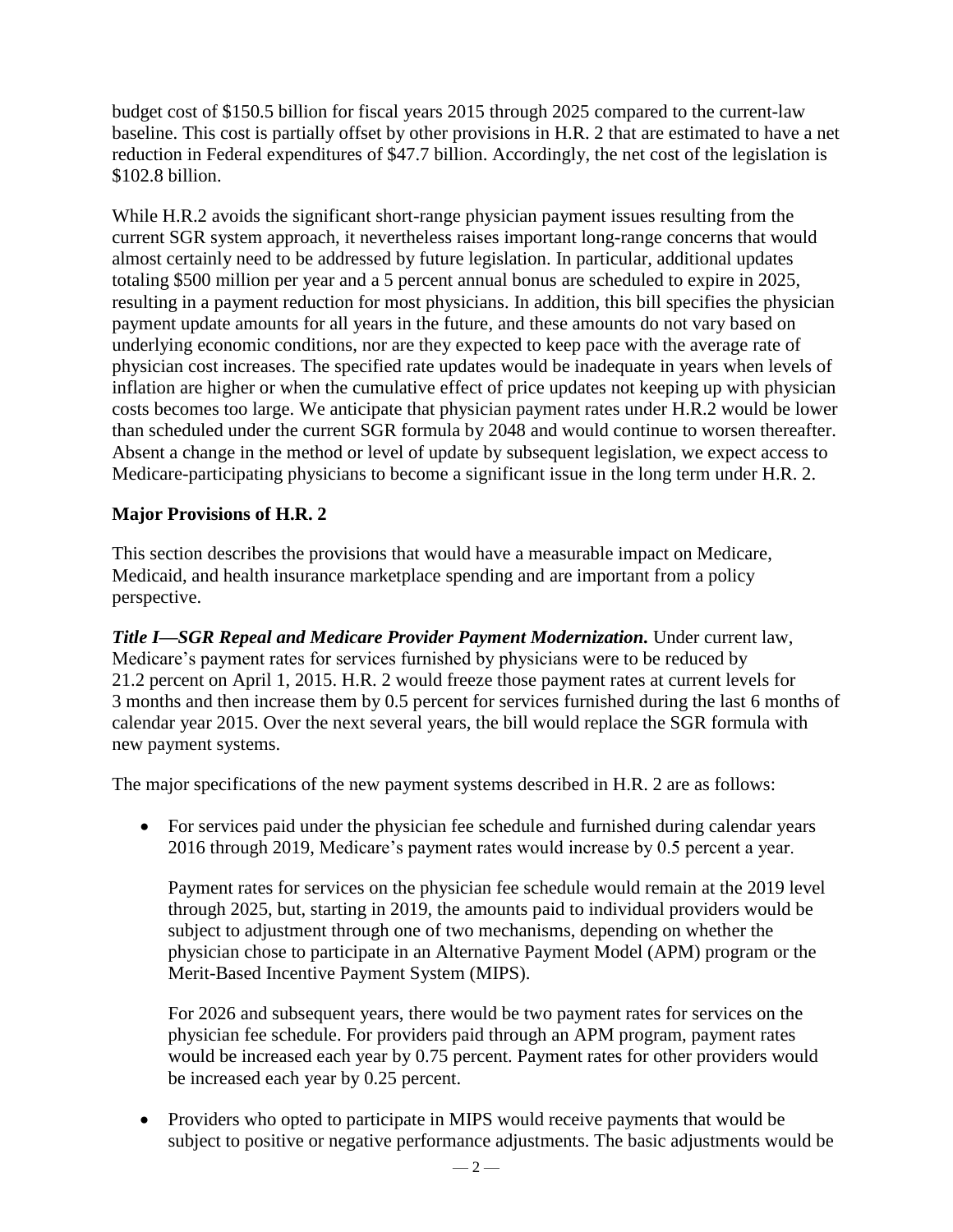designed to be offsetting in aggregate, so that they would have no net effect on overall payments. The performance adjustment for an individual provider would depend on that provider's performance compared to a threshold. In addition, H.R. 2 would provide \$500 million each year from 2019 to 2024 as an additional performance adjustment for providers in this program who achieved exceptional performance.

• From 2019 through 2024, providers receiving a substantial portion of their revenue from alternative payment models would receive a lump-sum payment after each year equal to 5 percent of their Medicare payments for services reimbursed according to the physician fee schedule in that year. Providers with smaller amounts of revenue from APMs would receive either no adjustment to their payments or the MIPS performance adjustment if they reported measures and activities under that program.

*Title II—Medicare and Other Health Extenders.* Several Medicare provisions, including some that increase payments for certain low-volume and small rural hospitals, physicians, therapy services, and ambulance providers, were to expire on April 1, 2015. H.R. 2 would extend those increased payment amounts through the end of either fiscal year 2017 or calendar year 2017, depending on whether Medicare's payment system for that type of provider operates on a fiscalyear or calendar-year basis. The bill would also extend for 2 years the eligibility of Medicare Advantage plans for special needs individuals to participate in the Medicare program.

The bill would permanently extend two programs: (i) the Qualifying Individuals Program, which subsidizes Medicare Part B premiums for certain low-income Medicare beneficiaries, and (ii) Transitional Medical Assistance (TMA) under Medicaid, which requires states to provide continued medical coverage for certain families who become ineligible for medical assistance because of increased earnings.

*Title III—CHIP*. The Children's Health Insurance Program is currently funded only through 2015, although there are sufficient funds to cover most projected expenditures in 2016 as well. H.R. 2 would extend the funding through 2017 but would likely provide enough funds to cover some amount of projected expenditures in 2018. These additional CHIP costs would be offset somewhat by reductions in Medicaid costs and by premium tax credits and cost-sharing subsidies, as many CHIP enrollees would be expected to receive coverage in Medicaid or subsidized coverage in the health insurance marketplace if CHIP funding were to expire.

*Title IV—Offsets.* H.R. 2 includes a number of provisions that would result in savings to the Medicare and Medicaid programs. The more significant provisions are listed below.

- Beginning in 2018, the income thresholds for determining the premium subsidy for the Medicare Part B and Part D premiums paid by the beneficiary would be changed, resulting in more beneficiaries paying the higher premium amounts. In addition, beginning in 2020, more beneficiaries would be subject to the income-related premiums due to a change in the indexing of the income thresholds.
- Payment rate updates in 2018 for skilled nursing facilities, inpatient rehabilitation facilities, home health agencies, hospices, and long-term care hospitals would be limited to 1 percent.
- Under current law, state allotments for Medicaid disproportionate share hospital (DSH) payments are increased each year by the percent change in the consumer price index and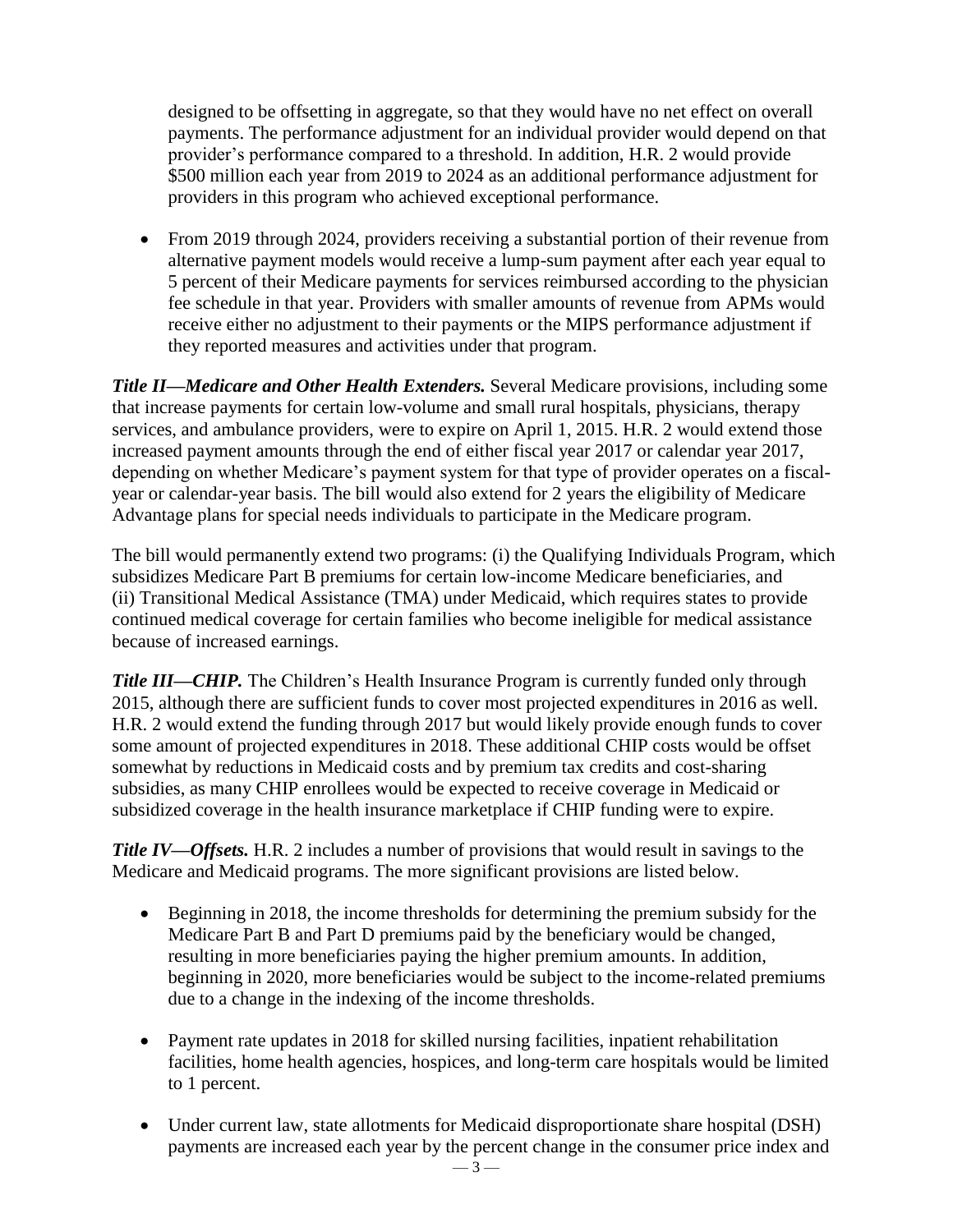then adjusted by scheduled reductions. H.R. 2 would increase net allotments in 2017 through 2020 and decrease net allotments in 2021 through 2025.

 Currently, a 3.2-percent increase in payment rates for inpatient hospital services is scheduled for 2018. H.R. 2 would replace this single-year update with an increase of 0.5 percent each year from 2018 through 2023.

## **Short-Range Impacts**

The short-range estimates are based on the President's Fiscal Year 2016 Budget baseline. These estimates include Medicare projections under current law and under an adjusted baseline that assumes that the reduction in physician payments scheduled under the SGR formula is replaced with 0-percent updates in all years. The provisions of H.R.2 were estimated relative to the current-law baseline.

The bill would replace the SGR formula with a new method for updating physician payment rates. For purposes of modeling the short-range impacts of this new method, a key assumption is the percentage of physician payments in the APM and MIPS programs. These estimates reflect that APMs are defined to include Accountable Care Organizations (ACOs) and demonstrations, including payment models being tested by the Center for Medicare and Medicaid Innovation.

Of the total physician spending in fee-for-service Medicare in 2015, roughly 25 percent is attributable to beneficiaries assigned to an ACO. For 2019 through 2025, APM physicians would receive a 5-percent bonus each year. Given the favorable financial incentives for APMs, we assume that the share of Medicare physician spending in ACOs or other qualifying payment models would grow. As a result, payments to physicians in APMs are assumed to constitute 60 percent of Medicare physician spending in 2019 and to continue to increase thereafter. The new physician system specified in H.R 2 is estimated to increase physician spending by \$150.5 billion over fiscal years 2015 through 2025 compared to current law.

H.R. 2 would also provide allotments for CHIP for 2016 and 2017. Under current law, Federal CHIP allotments are provided only through 2015; however, as some amount of unspent CHIP funding is available to be disbursed in subsequent years, our current-law projection is that there would be enough CHIP funds to cover most of the 2016 costs. Similarly, the CHIP allotments provided under this bill are expected to furnish enough funding to cover all of the expected costs in 2017 and some portion of the costs in 2018. Although the funding is scheduled to expire in 2015, our estimate for this provision reflects the President's 2016 Budget baseline assumption of an annual \$5.7-billion allotment beginning in 2016, as well as the statutory increase in the Federal matching rate for CHIP from 70 percent in 2015 to 93 percent in 2016. In addition, the estimate reflects that, in the absence of additional CHIP allotments, many children would likely have enrolled in Medicaid or in the health insurance marketplace to receive subsidized coverage; as a result, the increased CHIP costs are offset by reductions in Medicaid and marketplace expenditures. These changes result in additional Medicaid/CHIP spending of \$25.0 billion for fiscal years 2015 through 2025, partially offset by health insurance marketplace savings of \$10.5 billion compared to current law.

Moreover, H.R. 2 would change the income-related premium provision that requires more beneficiaries to pay a higher premium under both Part B and Part D of Medicare. The additional premium income reduces the Federal transfers required from the general fund of the Treasury. We estimate that approximately 6.7 million Part B and 4.7 million Part D beneficiaries would be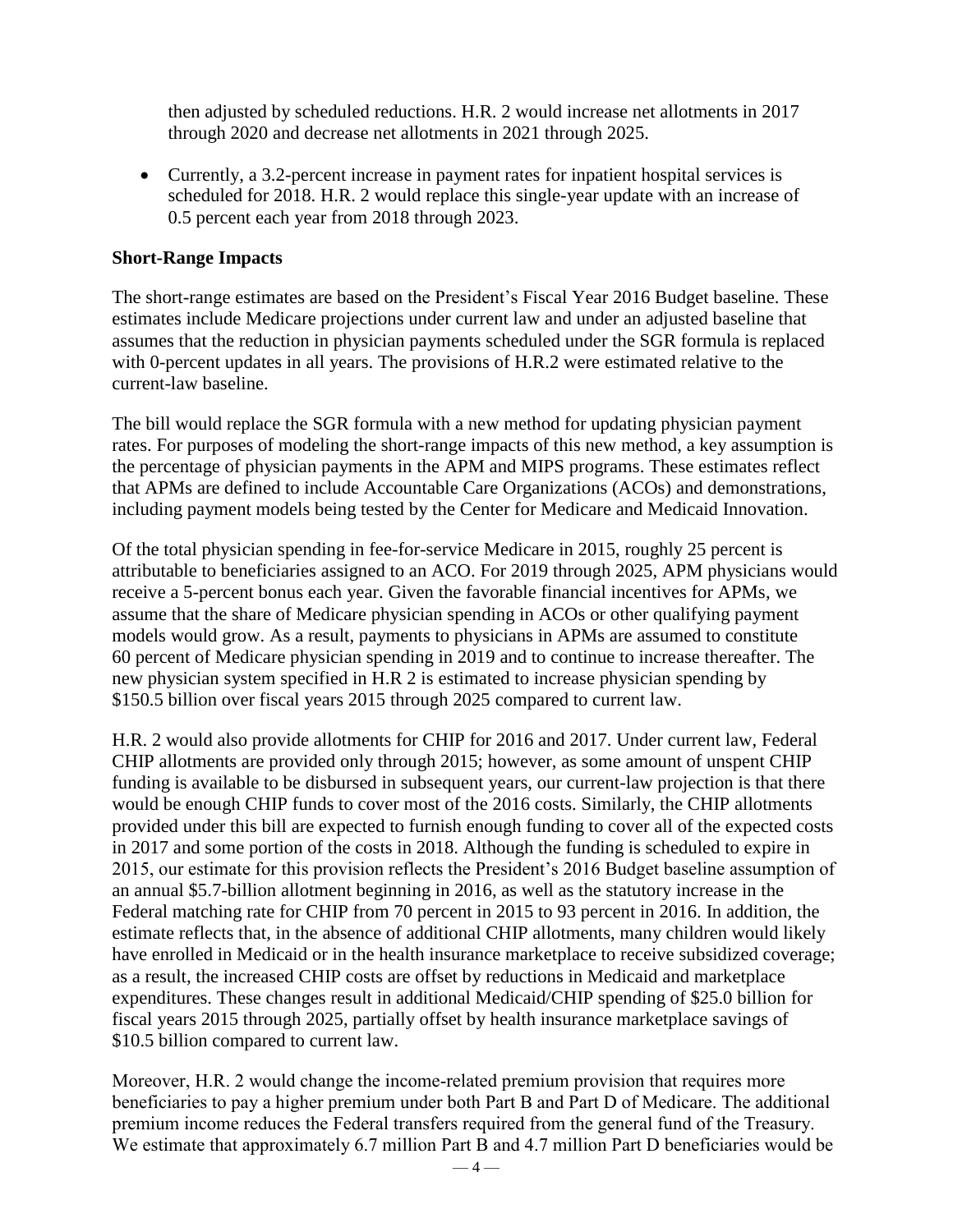affected by this provision in 2025. For fiscal years 2015 through 2025, the impact of this provision is a savings of roughly \$35.8 billion.

The other major changes required by H.R. 2 are revisions to the payment updates for several Medicare providers, including inpatient hospitals, skilled nursing facilities, and home health agencies. The impact of these payment update changes is to reduce spending by an estimated \$35.4 billion. The remaining provisions would increase spending by about \$9.0 billion. Detailed estimates for all of the provisions of H.R.2 are shown in Attachment 1.

# **Long-Range Impacts**

The long-range estimates are based on the 2014 Annual Report of the Boards of Trustees of the Federal Hospital Insurance and Federal Supplementary Medical Insurance Trust Funds (Medicare Trustees Report). <sup>1</sup> This section of the memorandum examines the impacts of H.R.2 in the long term separately for Part A and Part B of Medicare.

The provisions of the bill that would have the largest impact on the Part A projections are those that would reduce payment updates to most Part A providers in 2018 and one that would adjust inpatient hospital updates in 2018 through 2023. These smaller provider updates would have the cumulative effect of lowering the long-range projections slightly. Based on the assumptions of the 2014 Medicare Trustees Report, the Hospital Insurance (HI) trust fund would be depleted in 2030. Under the provisions of H.R. 2, the fund would be depleted one year later, in 2031. Over the 75-year period, the actuarial deficit would be reduced from the current-law estimate of 0.87 percent of taxable payroll to 0.78 percent under H.R. 2. Similarly, the present value of future Part A benefits would decrease by \$387 billion—from \$20.365 trillion to \$19.978 trillion.

For Part B, the Medicare Trustees Report presents costs under both current law and a projected baseline approach. In the short-range period, the projected baseline assumes that the SGR system used to update physician payments would be overridden and replaced with an annual increase equal to the average update over the past 10 years. For the long-range projections, per capita physician payments would ultimately increase at the rate of per capita national health expenditures. The Trustees chose to emphasize the projected baseline throughout the report to reflect a more useful projection of physician spending than would have been attainable under the current-law baseline, which included the unreasonable physician payment reduction that was expected to be overridden by lawmakers.

Under current law, Medicare payments to physicians are increased each year by the growth in the Medicare Economic Index (MEI) adjusted for performance under the SGR system, which intends to limit growth in physician spending to the rate of overall economic growth as measured by GDP. Because Medicare physician expenditures are projected to grow 1 percentage point faster than GDP, on average, in the long run, the current-law baseline assumes that the performance adjustment will be –1 percent over this period. As a result, physician payments are assumed to increase by an average of MEI less 1 percent under current law, or 1.3 percent (2.3 percent less 1 percent). In contrast, the average physician payment update is estimated to equal the MEI growth rate of roughly 2.3 percent under the projected baseline scenario.

 $\overline{a}$ <sup>1</sup> [http://www.cms.gov/Research-Statistics-Data-and-Systems/Statistics-Trends-and-](http://www.cms.gov/Research-Statistics-Data-and-Systems/Statistics-Trends-and-Reports/ReportsTrustFunds/Downloads/TR2014.pdf)[Reports/ReportsTrustFunds/Downloads/TR2014.pdf](http://www.cms.gov/Research-Statistics-Data-and-Systems/Statistics-Trends-and-Reports/ReportsTrustFunds/Downloads/TR2014.pdf)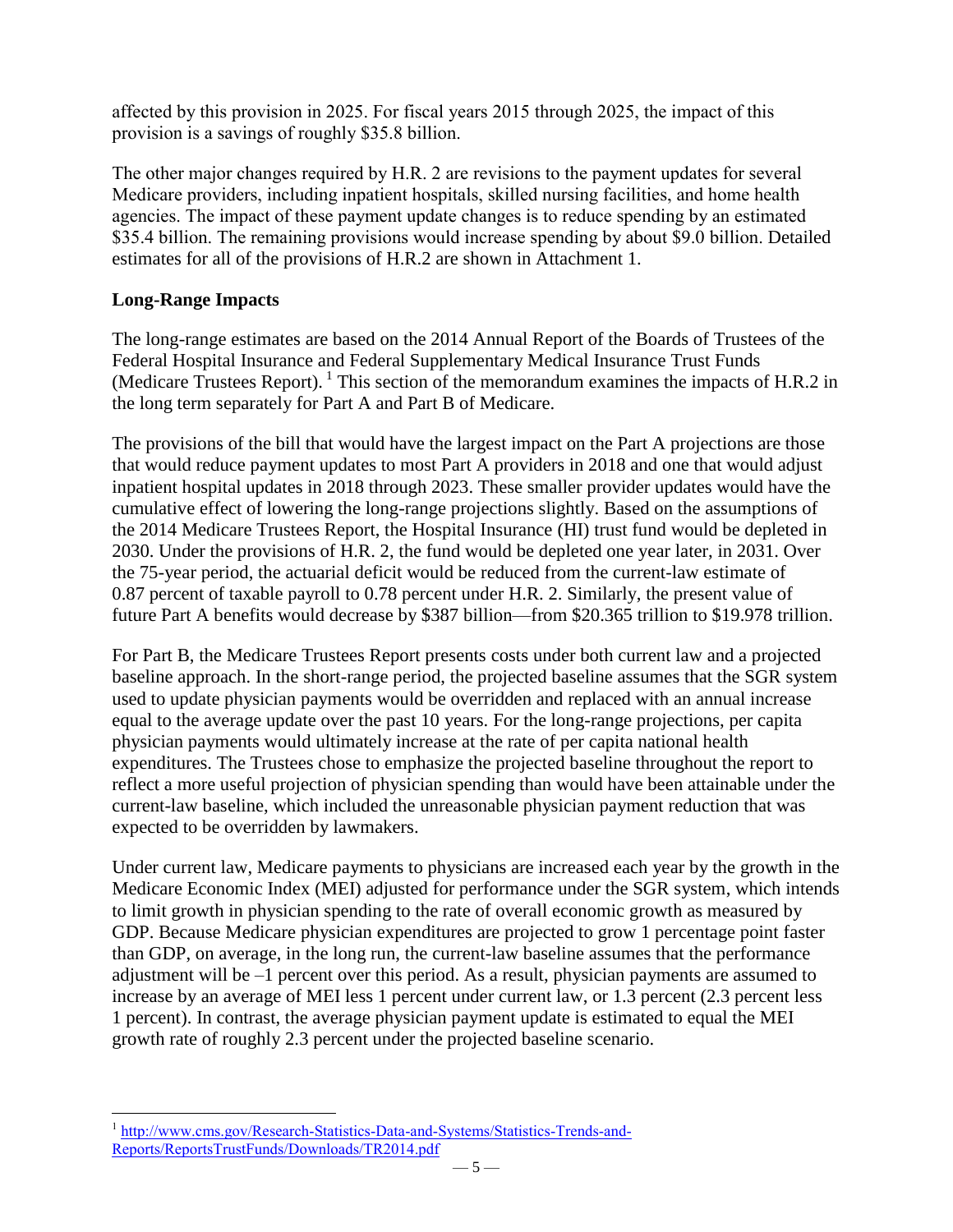The long-range modeling of H.R. 2 reflects the physician update amounts specified in the bill of 0.75 percent for physicians participating in an APM program and 0.25 percent for physicians participating in MIPS. For 2026 and later, APMs would be paid increasingly more each year relative to non-APMs. Because of these growing financial incentives, we assume that the share of Medicare physician dollars in APMs would increase from 60 percent in 2019 to 100 percent by 2038. For purposes of these estimates, potential secondary effects, such as the possible significant reduction in beneficiary access to physicians that is described in the next section of this memorandum, are not included.

The long-range effects of Part B spending as a share of GDP under the proposed legislation are shown in the chart below and are compared to both current law and the projected baseline included in the 2014 Trustees Report.<sup>2</sup> Because H.R. 2 would eliminate the large physician payment reduction that was scheduled for April 1, 2015, spending under the proposal generally follows the projected baseline estimates for the next 10 years. The relatively low payment updates specified in the bill cause the spending projections to grow more slowly than under the projected baseline for the remainder of the 75-year projection period. Expenditures are expected to be lower than under current law after 2049. Overall, the 75-year present value of Part B spending under H.R. 2 is \$0.04 trillion less than the Trustees' current-law projection of \$21.847 trillion and \$2.5 trillion less than the projected baseline projection of \$24.311 trillion.



## **Long-Range Implications**

 $\overline{a}$ 

As noted previously, the physician update amounts specified in H.R. 2 are considerably lower than the projection of the MEI, a measure that has been used to update Medicare physician payments since the mid-1970s. This index reflects both the price change associated with the various inputs needed to furnish physicians' services and an adjustment for productivity to

 $2^2$  There are only minor difference between the projected baseline scenario and current law for Part A and Part D services.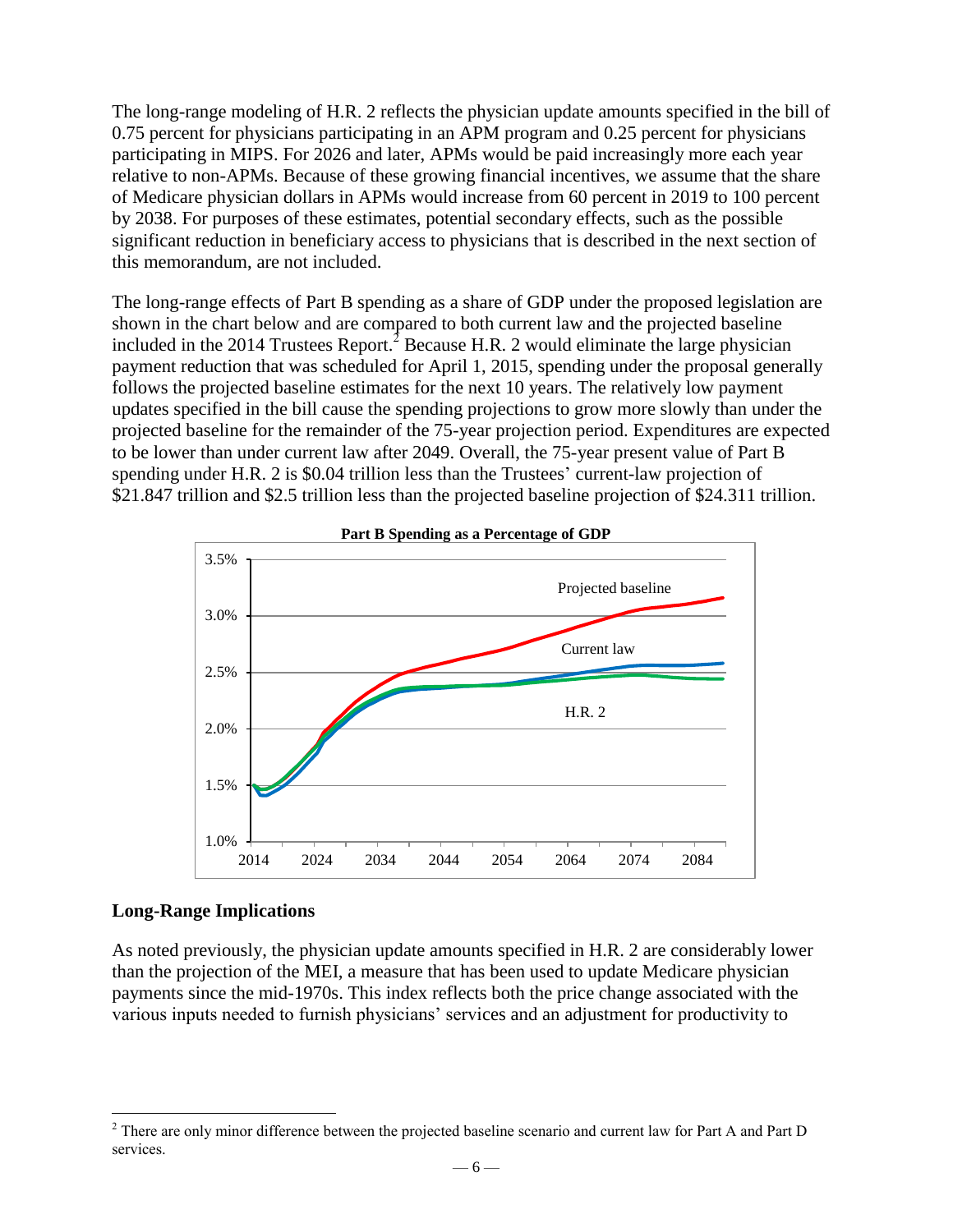capture efficiencies in the provision of these services.<sup>3</sup> Economy-wide prices and productivity measures are used in the MEI in order to meet the original legislative intent that it approximate a broad price index. The MEI is considered an appropriate measure to use as the basis for physician price increases under competitive, market-based conditions over the long-range projection period because it reflects underlying price pressures associated with physician care, both for labor and non-labor inputs.

Over the past 25 years, as shown in the table below, the published MEI update has increased at a rate similar to that for the GDP deflator, slightly less than the Consumer Price Index (CPI), and significantly less than the hospital market basket.<sup>4</sup> The historical relationship between the MEI and the GDP deflator is assumed to continue throughout the projection period; accordingly, the long-range MEI is assumed to increase 2.3 percent per year—the same long-range increase as exhibited by the GDP deflator in the 2014 Medicare Trustees Report.<sup>5</sup> Based on this assumption, physician prices would increase similarly to price increases for other services and goods in the economy, and, all else being equal, physician compensation in real terms would increase at rates similar to real compensation increases for the average worker in the economy.

| Period    | MEI update | <b>GDP</b> deflator | CPI  | Hospital market<br>basket |
|-----------|------------|---------------------|------|---------------------------|
| 1990-2014 | 2.1%       | 2.1%                | 2.6% | 3.3%                      |
| 2005-2014 | 1.5%       | 2.0%                | 2.3% | 2.8%                      |

**Percent Change in Physician, Hospital, and Economy-wide Price Measures** 

The Medicare physician updates would be 0.75 percent per year for those participating in an APM or 0.25 percent per year for those participating in MIPS, each amount less than the 2.3-percent increase assumed for the MEI. This difference raises significant long-range implications for physician payment rates under Medicare. While such implications currently exist with regard to the SGR system, under H.R. 2 these concerns are ultimately greater in the long range, as shown in the illustration below.

 $\overline{a}$ 

 $3$  The structure, price proxies, and data sources used in the MEI have evolved over time (currently this measure reflects a 2006 base year). The MEI has been evaluated and validated by several technical panels, the most recent of which convened in 2012 [\(http://www.cms.gov/Regulations-and-Guidance/Guidance/FACA/Downloads/MEI-](http://www.cms.gov/Regulations-and-Guidance/Guidance/FACA/Downloads/MEI-Review-Report-to-HHS.pdf)[Review-Report-to-HHS.pdf\)](http://www.cms.gov/Regulations-and-Guidance/Guidance/FACA/Downloads/MEI-Review-Report-to-HHS.pdf).

<sup>&</sup>lt;sup>4</sup> Over the past decade, the MEI update has increased slightly less than the GDP deflator. This result is due in large part to low economy-wide wage growth (particularly apparent in the past 5 years because of the Great Recession) and the use of a 10-year moving average of economy-wide productivity in the MEI.

<sup>&</sup>lt;sup>5</sup> An alternative method can be used to derive the MEI based on assumptions from the 2014 Medicare Trustees Report regarding the two major components of the index: input price changes and economy-wide productivity. The input price change is assumed to increase 3.4 percent per year based on a weighted-average of compensation price growth and non-compensation price growth. (Compensation price growth accounts for roughly 67 percent of the MEI and includes both physician and non-physician compensation; non-compensation price growth accounts for the remaining 33 percent of the MEI.) Compensation prices are assumed to increase at 4.0 percent per year, and noncompensation prices are assumed to increase at economy-wide rates, or 2.3 percent per year. Economy-wide productivity is assumed to grow at 1.1 percent per year. The resulting long-range MEI increase using this approach is 2.3 percent, derived by subtracting the 1.1-percent growth in productivity from the 3.4-percent growth in the input price index.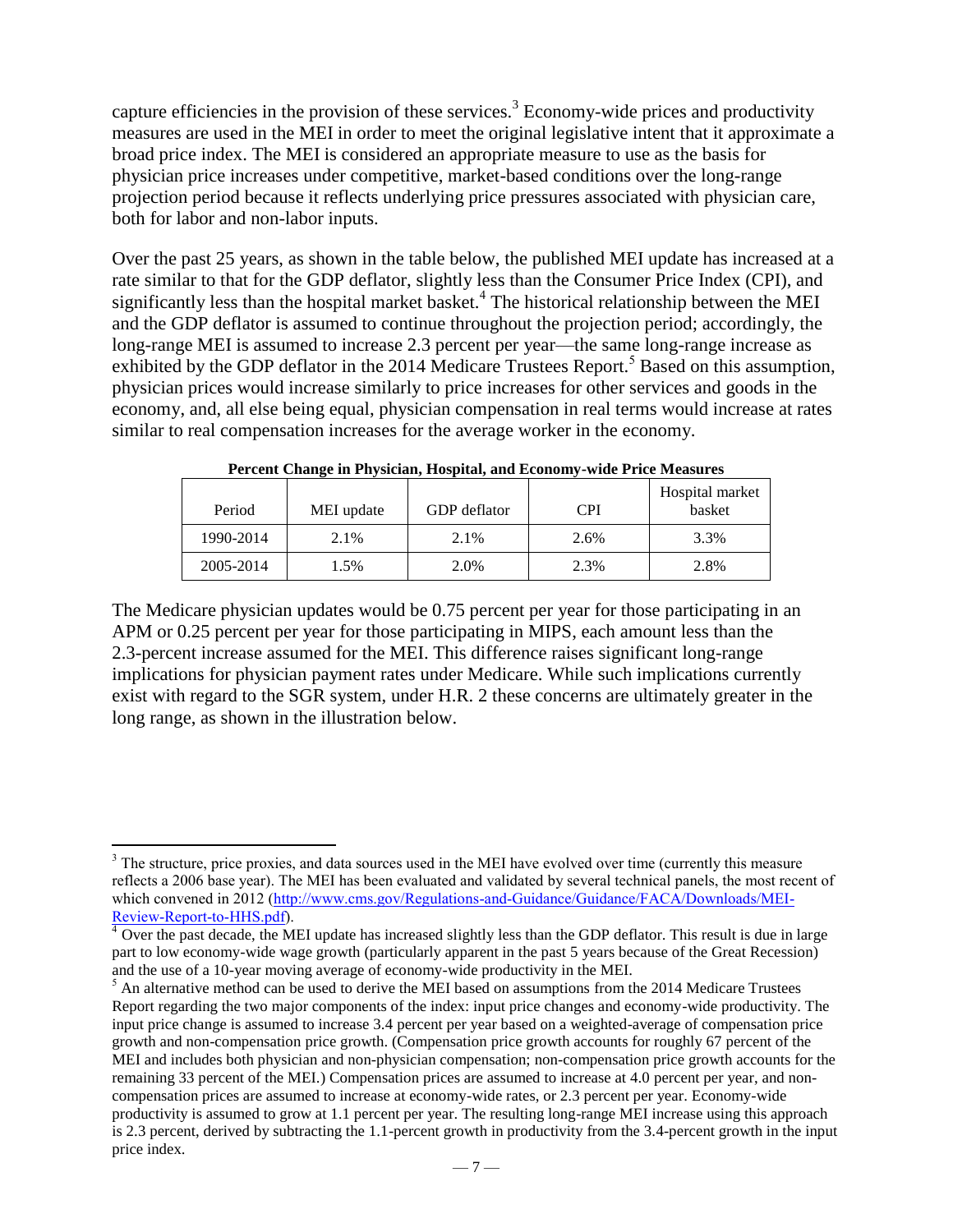**Illustrative Comparison of Medicare Prices for Physicians' Services under Current Law, the Projected Baseline, and H.R. 2 relative to the MEI**



Over the next decade, physician prices under the projected baseline from the 2014 Trustees Report are assumed to grow at about 0.6 percent per year, or roughly the average payment update over the past 10 years. The payment rates under H.R. 2 are similar to those under the projected baseline by the end of the short-range period, although the year-to-year growth rates may differ. Because these updates are less than the increase in the MEI, by 2025 Medicare prices under H.R. 2 and the projected baseline would be roughly 80 percent of Medicare prices updated by the MEI. Under current law, which reflects the 21-percent price reduction that was scheduled for April 1, 2015 and anticipated fee reductions thereafter due to the SGR system, Medicare prices would be approximately 70 percent of those updated by the MEI.

The payments to physicians in APMs under H.R. 2 would include a lump-sum payment equal to 5 percent of their total Medicare reimbursement beginning in 2019. At the same time, bonuses totaling \$500 million would be available for providers in MIPS who achieved exceptional performance. Both the lump-sum payment and the performance bonuses would end in 2024. As a result, payments to APM physicians in 2025 would decrease by 5 percent, and physicians in MIPS with exceptional performance would also see a significant reduction. It is important to note that payment reductions of roughly 5 percent were scheduled in 6 previous years and were legislatively overridden in 5 of them.

From 2025 until 2039, Medicare price updates under H.R. 2 would grow based on the assumed participation rates in APMs and MIPS. Thereafter, all physicians are assumed to be in APMs, and therefore prices are updated at 0.75 percent per year. These updates are less than the 2.3-percent assumption for the MEI and less than the updates underlying the projected baseline, which transition from the short-range updates of 0.6 percent to the MEI assumption by 2038 and then remain at the MEI growth rate for the rest of the 75-year projection period. As a result, Medicare prices under H.R. 2 would continue to diverge from the MEI and begin to deviate from the projected baseline. By 2048, Medicare prices under H.R. 2 would be less than under the current-law SGR system, and, by 2087, they would be just one-third of prices based on the MEI update and 30 percent lower than what they would have been under current law.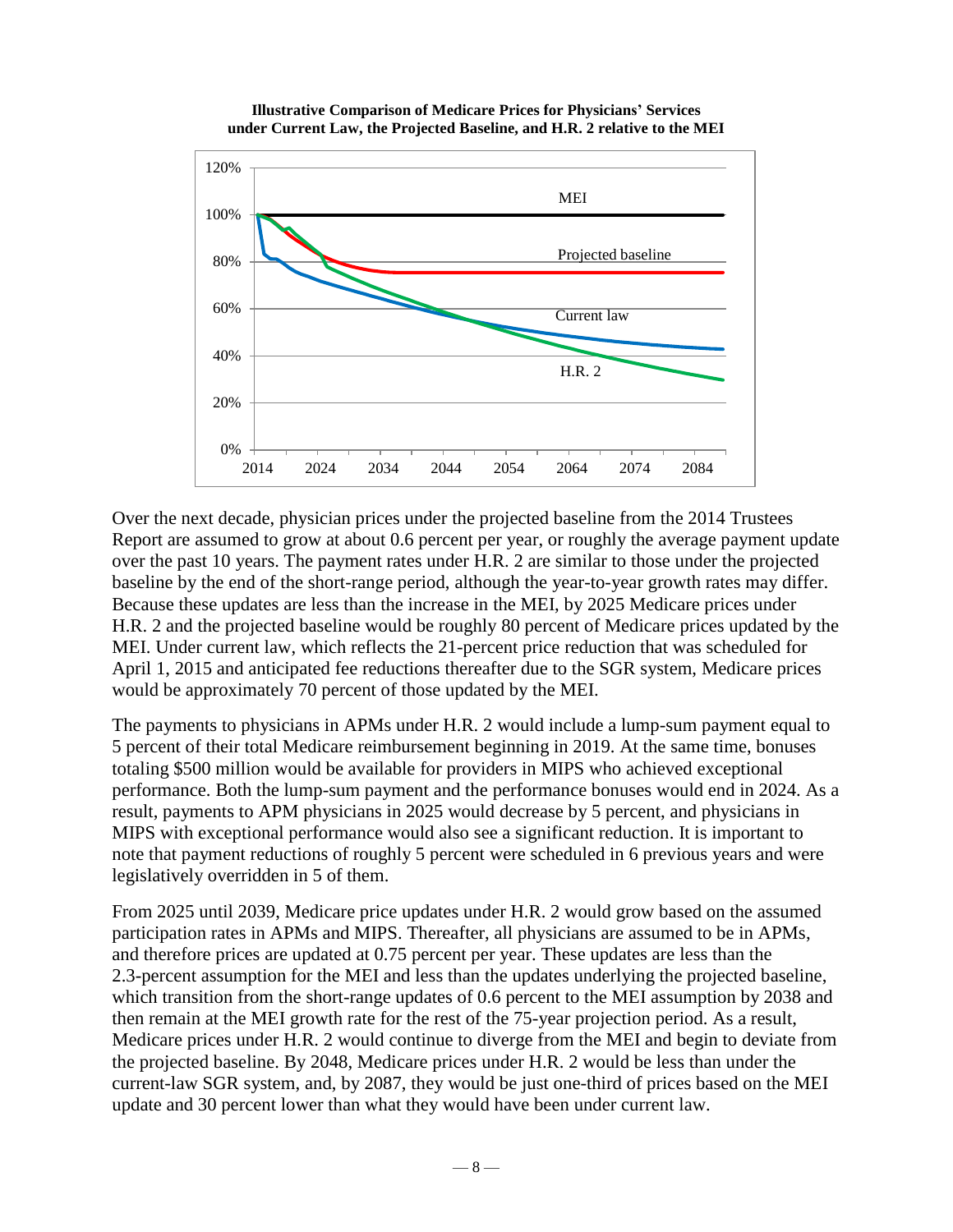The implications of the long-range divergence of Medicare physician payment rates from the MEI are significant. While H.R. 2 addresses the near-term concerns of the SGR system, the issues of inadequate physician payment rates are ultimately greater. If Medicare payments were to fall to a fraction of payments based on cost drivers, there would be reason to expect that access to physicians' services for Medicare beneficiaries would be severely compromised, particularly considering that physicians are less dependent on Medicare revenue than are other providers, such as hospitals and skilled nursing facilities. Similarly, the quality of care provided to Medicare beneficiaries would likely not keep pace with the care furnished to other types of patients.

## **Conclusion**

The new systems for calculating physician rates under H.R. 2 would effectively avoid the need for annual (or more frequent) legislative overrides to the SGR formula under current law. These new physician payments would result in additional Federal Medicare spending of \$150.5 billion for fiscal years 2015 through 2025. Other provisions included in H.R. 2 would partially offset these impacts, resulting in a net cost of \$102.8 billion for the legislation. The long-range estimates in this memorandum include the following effects that would occur under H.R. 2: (i) the depletion date of the HI trust fund would be slightly delayed; (ii) the HI actuarial deficit would be slightly improved; and (iii) the present value of Part B spending would be slightly less than under current law and somewhat lower than under the projected baseline shown in the 2014 Medicare Trustees Report.

While physician payment updates would be adequate for many years, there are a number of concerns about the specified updates in the long range. In particular, the physician payment rates would be problematic under H.R. 2 in years with high inflation, in 2025 when the 5-percent APM bonus and the \$500 million additional pool for MIPS are scheduled to expire, or at the point when the cumulative effects of payment updates not keeping up with physician costs become too large. If not addressed by subsequent legislation, we expect that access to, and quality of, physicians' services would deteriorate over time for beneficiaries.

> Paul Spitalnic, ASA, MAAA Chief Actuary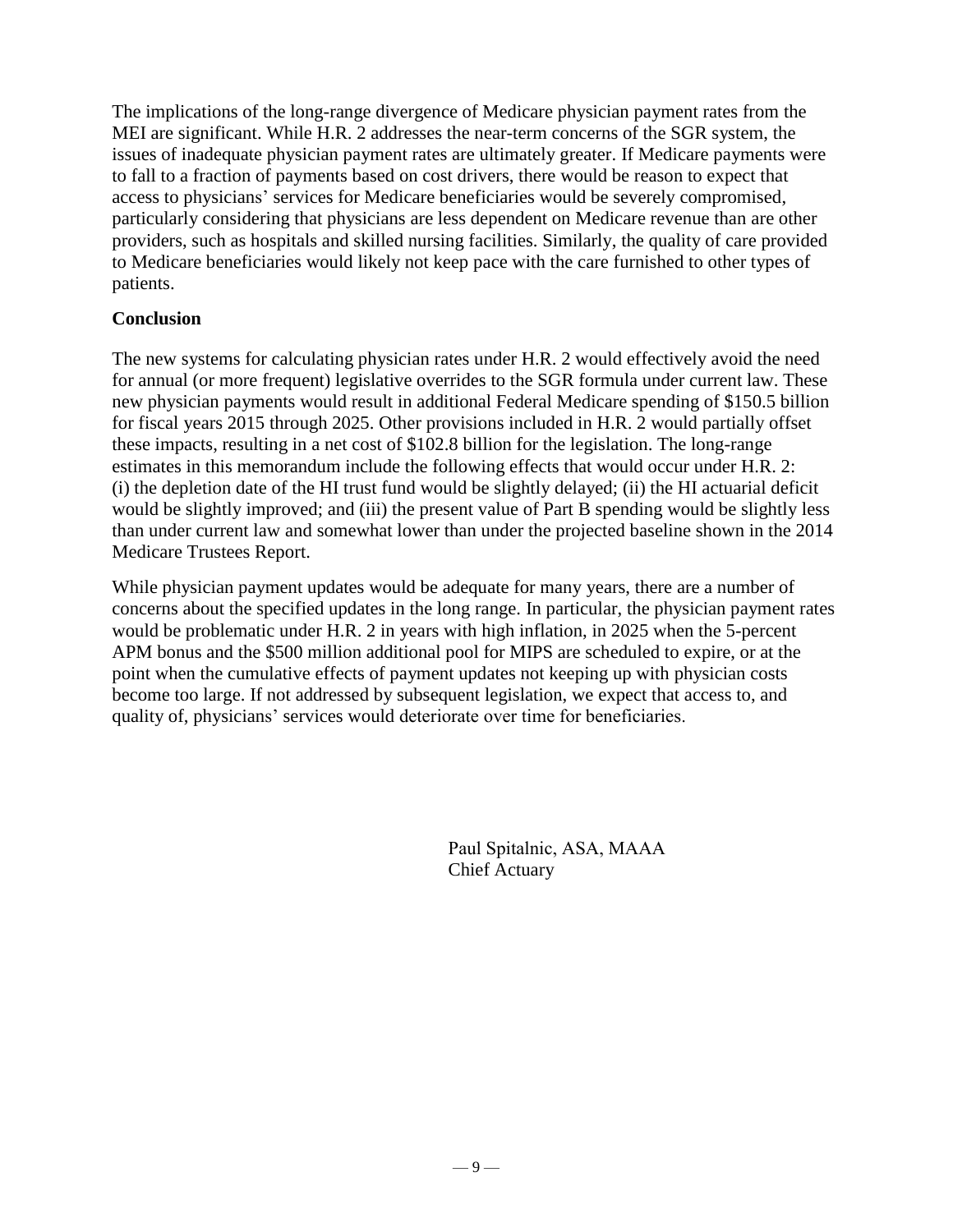## **MEDICARE ACCESS AND CHIP REAUTHORIZATION ACT OF 2015 (H.R. 2)**

|         |                                                                                               |                |              | (In millions)  |                  |                  |                  |                  |                  |                  |                |                  |                |                  |
|---------|-----------------------------------------------------------------------------------------------|----------------|--------------|----------------|------------------|------------------|------------------|------------------|------------------|------------------|----------------|------------------|----------------|------------------|
|         | <b>Fiscal Year</b>                                                                            |                |              |                |                  |                  |                  |                  |                  |                  |                |                  |                |                  |
| Section | Provision                                                                                     | 2015           | 2016         | 2017           | 2018             | 2019             | 2020             | 2021             | 2022             | 2023             | 2024           | 2025             | 2015-19        | 2015-25          |
|         | Title I-SGR Repeal and Medicare Provider Payment Modernization                                |                |              |                |                  |                  |                  |                  |                  |                  |                |                  |                |                  |
|         | 101-106 Physician payment update                                                              |                |              |                |                  |                  |                  |                  |                  |                  |                |                  |                |                  |
|         | Part B                                                                                        | 5,430          | 11,730       | 11,220         | 12,370           | 15,550           | 21,170           | 23,210           | 25,210           | 25,880           | 25,980         | 26,860           | 56,300         | 204,610          |
|         | Part B, net of premium offset                                                                 | 5,430          | 9,130        | 6,060          | 8,230            | 10,850           | 15,680           | 17,170           | 18,730           | 19,200           | 19,300         | 20,680           | 39,700         | 150,460          |
|         | Title II-Medicare and Other Health Extenders                                                  |                |              |                |                  |                  |                  |                  |                  |                  |                |                  |                |                  |
|         | <b>Subtitle A-Medicare Extenders</b>                                                          |                |              |                |                  |                  |                  |                  |                  |                  |                |                  |                |                  |
| 201     | Extension of work GPCI floor                                                                  |                |              |                |                  |                  |                  |                  |                  |                  |                |                  |                |                  |
|         | Part B                                                                                        | 210            | 610          | 810            | 350              | $\boldsymbol{0}$ | $\theta$         | $\theta$         | $\mathbf{0}$     | $\boldsymbol{0}$ | $\overline{0}$ | $\overline{0}$   | 1,980          | 1,980            |
|         | Part B, net of premium offset                                                                 | 160            | 460          | 610            | 260              | $\overline{0}$   | $\theta$         | $\theta$         | $\theta$         | $\theta$         | $\theta$       | $\Omega$         | 1,490          | 1,490            |
| 202     | Extension of therapy cap exceptions process                                                   |                |              |                |                  |                  |                  |                  |                  |                  |                |                  |                |                  |
|         | Part B                                                                                        | 590            | 1,690        | 2,250          | 960              | $\boldsymbol{0}$ | $\boldsymbol{0}$ | $\overline{0}$   | $\boldsymbol{0}$ | $\boldsymbol{0}$ | $\mathbf{0}$   | $\overline{0}$   | 5,490          | 5,490            |
|         | Part B, net of premium offset                                                                 | 440            | 1,270        | 1,690          | 720              | $\overline{0}$   | $\mathbf{0}$     | $\theta$         | $\theta$         | $\overline{0}$   | $\mathbf{0}$   | $\overline{0}$   | 4,120          | 4,120            |
| 203     | Extension of ambulance add-ons                                                                |                |              |                |                  |                  |                  |                  |                  |                  |                |                  |                |                  |
|         | Part B                                                                                        | 60             | 170          | 110            | 30               | $\boldsymbol{0}$ | $\boldsymbol{0}$ | $\boldsymbol{0}$ | $\mathbf{0}$     | $\boldsymbol{0}$ | $\mathbf{0}$   | $\overline{0}$   | 370            | 370              |
|         | Part B, net of premium offset                                                                 | 50             | 130          | 80             | 20               | $\mathbf{0}$     | $\mathbf{0}$     | $\theta$         | $\theta$         | $\overline{0}$   | $\overline{0}$ | $\overline{0}$   | 280            | 280              |
| 204     | Extension of increased inpatient hospital payment adjustment for certain low-volume hospitals |                |              |                |                  |                  |                  |                  |                  |                  |                |                  |                |                  |
|         | Part A                                                                                        | 140            | 390          | 460            | 50               | $\overline{0}$   | $\overline{0}$   | $\overline{0}$   | $\theta$         | $\overline{0}$   | $\overline{0}$ | $\overline{0}$   | 1,040          | 1,040            |
| 205     | Extension of the Medicare-dependent hospital (MDH) program                                    |                |              |                |                  |                  |                  |                  |                  |                  |                |                  |                |                  |
|         | Part A                                                                                        | 60             | 180          | 220            | 20               | $\boldsymbol{0}$ | $\overline{0}$   | $\overline{0}$   | $\Omega$         | $\mathbf{0}$     | $\overline{0}$ | $\overline{0}$   | 480            | 480              |
| 206     | Extension of specialized Medicare Advantage plans for special needs individuals               |                |              |                |                  |                  |                  |                  |                  |                  |                |                  |                |                  |
|         | Part A                                                                                        | $\theta$       | $\theta$     | $\overline{0}$ | $\overline{0}$   | $\mathbf{0}$     | $\theta$         | $\Omega$         | $\overline{0}$   | $\overline{0}$   | $\overline{0}$ | $\overline{0}$   | $\overline{0}$ | $\overline{0}$   |
|         | Part B                                                                                        | $\overline{0}$ | $\mathbf{0}$ | $\mathbf{0}$   | $\boldsymbol{0}$ | $\boldsymbol{0}$ | $\mathbf{0}$     | $\mathbf{0}$     | $\mathbf{0}$     | $\mathbf{0}$     | $\mathbf{0}$   | $\mathbf{0}$     | $\mathbf{0}$   | $\boldsymbol{0}$ |
|         | Part B, net of premium offset                                                                 | $\Omega$       | $\theta$     | $\theta$       | $\theta$         | $\theta$         | $\theta$         | $\Omega$         | $\theta$         | $\theta$         | $\overline{0}$ | $\overline{0}$   | $\overline{0}$ | $\mathbf{0}$     |
| 207     | Extension of funding for quality measure endorsement, input, and selection                    |                |              |                |                  |                  |                  |                  |                  |                  |                |                  |                |                  |
|         | Part A                                                                                        | 15             | 15           | 15             | $\mathbf{0}$     | $\mathbf{0}$     | $\mathbf{0}$     | $\Omega$         | $\overline{0}$   | $\boldsymbol{0}$ | $\overline{0}$ | $\mathbf{0}$     | 45             | 45               |
|         | Part B                                                                                        | 15             | 15           | 15             | $\overline{0}$   | $\mathbf{0}$     | $\theta$         | $\mathbf{0}$     | $\mathbf{0}$     | $\mathbf{0}$     | $\overline{0}$ | $\overline{0}$   | 45             | 45               |
|         | Part B, net of premium offset                                                                 | 10             | 10           | 10             | $\theta$         | $\Omega$         | $\theta$         | $\theta$         | $\theta$         | $\theta$         | $\Omega$       | $\Omega$         | 30             | 30               |
| 208     | Extension of funding outreach and assistance for low-income programs                          |                |              |                |                  |                  |                  |                  |                  |                  |                |                  |                |                  |
|         | Part A                                                                                        | 13             | 19           | 19             | $\theta$         | $\boldsymbol{0}$ | $\Omega$         | $\Omega$         | $\overline{0}$   | $\boldsymbol{0}$ | $\mathbf{0}$   | $\overline{0}$   | 50             | 50               |
|         | Part B                                                                                        | 13             | 19           | 19             | $\overline{0}$   | $\mathbf{0}$     | $\theta$         | $\overline{0}$   | $\mathbf{0}$     | $\boldsymbol{0}$ | $\overline{0}$ | $\overline{0}$   | 50             | 50               |
|         | Part B, net of premium offset                                                                 | 10             | 10           | 10             | $\theta$         | $\mathbf{0}$     | $\theta$         | $\Omega$         | $\theta$         | $\Omega$         | $\mathbf{0}$   | $\overline{0}$   | 30             | 30               |
| 209     | Extension and transition of Medicare reasonable cost contracts                                |                |              |                |                  |                  |                  |                  |                  |                  |                |                  |                |                  |
|         | Part A                                                                                        | $\Omega$       | $\bf{0}$     | $\mathbf{0}$   | $-10$            | $\boldsymbol{0}$ | $\mathbf{0}$     | $\Omega$         | $\mathbf{0}$     | $\boldsymbol{0}$ | $\overline{0}$ | $\overline{0}$   | $-10$          | $-10$            |
|         | Part B                                                                                        | $\overline{0}$ | $\mathbf{0}$ | $\mathbf{0}$   | $-10$            | $\boldsymbol{0}$ | $\theta$         | $\overline{0}$   | $\mathbf{0}$     | $\mathbf{0}$     | $\overline{0}$ | $\boldsymbol{0}$ | $-10$          | $-10$            |
|         | Part B, net of premium offset                                                                 | $\Omega$       | $\theta$     | $\Omega$       | $\theta$         | $\Omega$         | $\theta$         | $\Omega$         | $\theta$         | $\Omega$         | $\theta$       | $\theta$         | $\overline{0}$ | $\mathbf{0}$     |
| 210     | Extension of home health rural add-on                                                         |                |              |                |                  |                  |                  |                  |                  |                  |                |                  |                |                  |
|         | Part A                                                                                        |                | 50           | 70             | 30               | $\boldsymbol{0}$ | $\theta$         | $\Omega$         | $\overline{0}$   | $\overline{0}$   | $\mathbf{0}$   | $\overline{0}$   | 150            | 150              |
|         | Part B                                                                                        |                | 80           | 120            | 40               | $\mathbf{0}$     | $\Omega$         | $\Omega$         | $\theta$         | $\overline{0}$   | $\overline{0}$ | $\Omega$         | 240            | 240              |
|         | Part B, net of premium offset                                                                 | $\Omega$       | 60           | 90             | 30               | $\theta$         | $\Omega$         | $\Omega$         | $\Omega$         | $\Omega$         | $\Omega$       | $\Omega$         | 180            | 180              |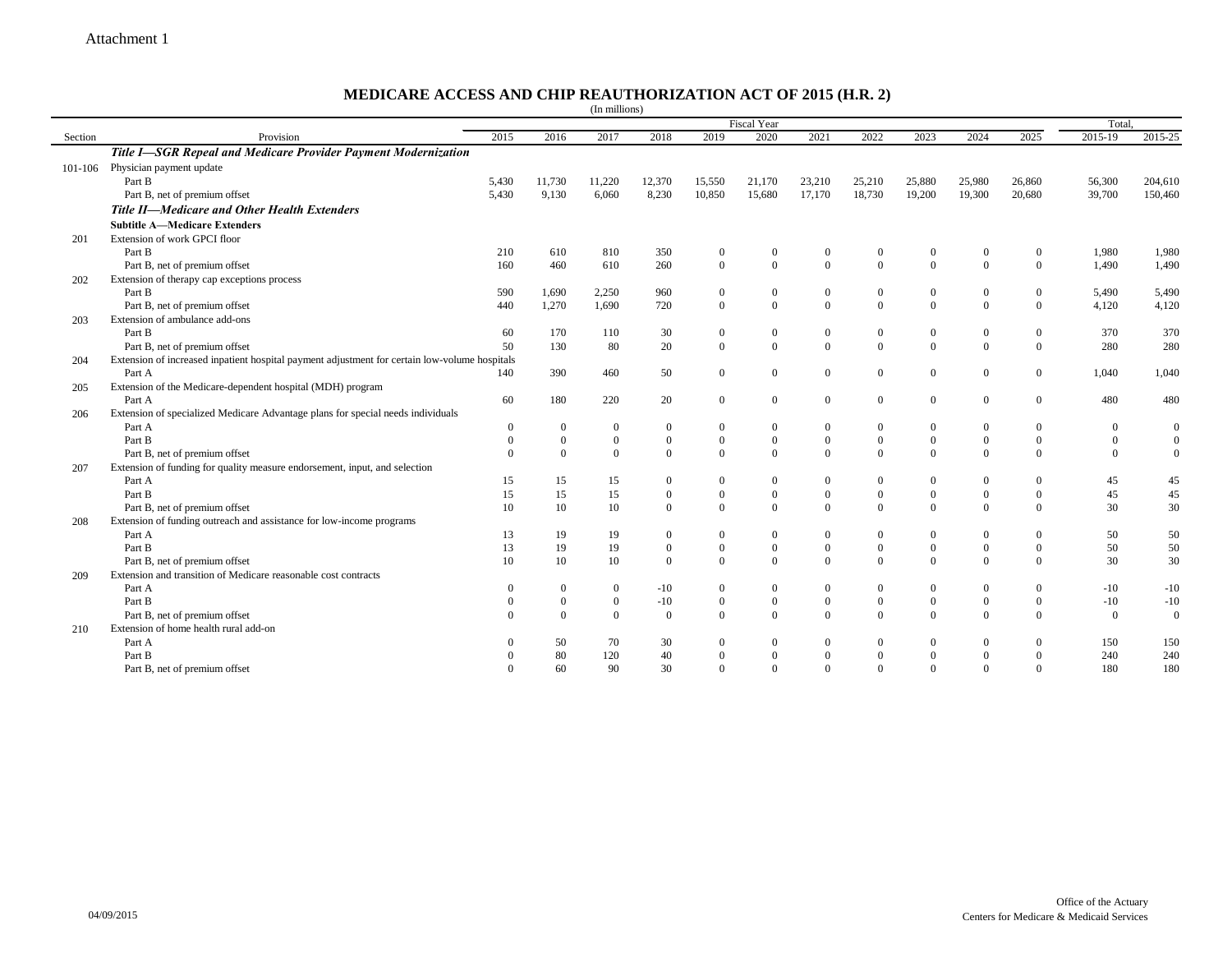### **MEDICARE ACCESS AND CHIP REAUTHORIZATION ACT OF 2015 (H.R. 2)**

|         |                                                                                  |                             |                  | (In millions)    |              |                             |                |                |                |                  |                  |                  |                |                  |
|---------|----------------------------------------------------------------------------------|-----------------------------|------------------|------------------|--------------|-----------------------------|----------------|----------------|----------------|------------------|------------------|------------------|----------------|------------------|
|         |                                                                                  | Fiscal Year                 |                  |                  |              |                             |                |                |                |                  |                  |                  |                | Total.           |
| Section | Provision                                                                        | 2015                        | 2016             | 2017             | 2018         | 2019                        | 2020           | 2021           | 2022           | 2023             | 2024             | 2025             | 2015-19        | 2015-25          |
|         | <b>Subtitle B-Other Health Extenders</b>                                         |                             |                  |                  |              |                             |                |                |                |                  |                  |                  |                |                  |
| 211     | Permanent extension of the qualified individual (QI) program                     | 370                         | 840              | 920              | 1,005        | 1,125                       | 1,255          | 1,390          | 1,535          | 1,690            | 1,860            | 2,045            | 4,260          | 14,035           |
| 212     | Permanent extension of the transitional medical assistance (TMA)                 |                             |                  |                  |              |                             |                |                |                |                  |                  |                  |                |                  |
|         | Medicaid                                                                         | $-10$                       | $-40$            | 45               | 100          | 135                         | 220            | 260            | 280            | 300              | 320              | 340              | 230            | 1,950            |
|         | Health insurance marketplaces - premium tax credits and cost-sharing             |                             |                  |                  |              |                             |                |                |                |                  |                  |                  |                |                  |
|         | reduction subsidies                                                              | 20                          | 70               | $-80$            | $-170$       | $-235$                      | $-380$         | $-450$         | -485           | $-520$           | $-555$           | $-590$           | $-395$         | $-3,375$         |
| 213     | Extension of special diabetes program for type I diabetes and for Indians        |                             |                  |                  |              |                             |                |                |                |                  |                  |                  |                |                  |
| 214     | Extension of abstinence education                                                |                             |                  |                  |              |                             |                |                |                |                  |                  |                  |                |                  |
| 215     | Extension of personal responsibility education program (PREP)                    |                             |                  |                  |              |                             |                |                |                |                  |                  |                  |                |                  |
| 216     | Extension of funding for family-to-family health information centers             |                             |                  |                  |              | No Medicare/Medicaid impact |                |                |                |                  |                  |                  |                |                  |
| 217     | Extension of health workforce demonstration project for low-income               |                             |                  |                  |              |                             |                |                |                |                  |                  |                  |                |                  |
|         | individuals                                                                      |                             |                  |                  |              |                             |                |                |                |                  |                  |                  |                |                  |
| 218     | Extension of maternal, infant, and early childhood home visiting programs        |                             |                  |                  |              |                             |                |                |                |                  |                  |                  |                |                  |
| 219     | Tennessee DSH allotment for fiscal years 2015 through 2025                       | 53                          | 53               | 53               | 53           | 53                          | 53             | 53             | 53             | 53               | 53               | 53               | 266            | 584              |
| 220     | Delay in effective date for Medicaid amendments relating to beneficiary          |                             |                  |                  |              |                             |                |                |                |                  |                  |                  |                |                  |
|         | liability settlements                                                            | 115                         | 150              | 165              | 45           | 20                          | 15             | 10             |                | $\overline{2}$   | $\sim$           |                  | 495            | 540              |
| 221     | Extension of funding for community health centers, the National Health           |                             |                  |                  |              |                             |                |                |                |                  |                  |                  |                |                  |
|         | Service Corps, and teaching health centers                                       | No Medicare/Medicaid impact |                  |                  |              |                             |                |                |                |                  |                  |                  |                |                  |
|         | Title III-CHIP                                                                   |                             |                  |                  |              |                             |                |                |                |                  |                  |                  |                |                  |
| 301     | 2-year extension of the Children's Health Insurance Program                      |                             |                  |                  |              |                             |                |                |                |                  |                  |                  |                |                  |
|         | <b>CHIP</b>                                                                      | $\Omega$                    | 500              | 9,900            | 8,600        | $\boldsymbol{0}$            | $\overline{0}$ | $\overline{0}$ | $\mathbf{0}$   | $\boldsymbol{0}$ | $\boldsymbol{0}$ | $\boldsymbol{0}$ | 19,000         | 19,000           |
|         | Medicaid                                                                         | $\theta$                    | $-100$           | $-2,200$         | $-1,900$     | $\mathbf{0}$                | $\mathbf{0}$   | $\overline{0}$ | $\mathbf{0}$   | $\overline{0}$   | $\overline{0}$   | $\mathbf{0}$     | $-4,200$       | $-4,200$         |
|         | Health insurance marketplaces - premium tax credits and cost-sharing             |                             |                  |                  |              |                             |                |                |                |                  |                  |                  |                |                  |
|         | reduction subsidies                                                              | $\overline{0}$              | $-200$           | $-3,700$         | $-3,200$     | $\mathbf{0}$                | $\mathbf{0}$   | $\theta$       | $\mathbf{0}$   | $\boldsymbol{0}$ | $\overline{0}$   | $\mathbf{0}$     | $-7,100$       | $-7,100$         |
| 302     | Extension of express lane eligibility                                            |                             |                  |                  |              |                             |                |                |                |                  |                  |                  |                |                  |
|         | Medicaid                                                                         | $\overline{0}$              | 20               | 35               | 25           | 25                          | 20             | 15             | 15             | 10               | 10               | 5                | 105            | 180              |
|         | <b>CHIP</b>                                                                      | $\overline{0}$              | 15               | 25               | 20           | $\overline{0}$              | $\theta$       | $\Omega$       | $\overline{0}$ | $\overline{0}$   | $\overline{0}$   | $\theta$         | 60             | 60               |
| 303     | Extension of outreach and enrollment program                                     |                             |                  |                  |              | No Medicare/Medicaid impact |                |                |                |                  |                  |                  |                |                  |
| 304     | Extension of certain programs and demonstration projects                         |                             |                  |                  |              |                             |                |                |                |                  |                  |                  |                |                  |
| 305     | Report of the Inspector General of HHS on use of express lange option under      |                             |                  |                  |              |                             |                |                |                |                  |                  |                  |                |                  |
|         | Medicaid and CHIP                                                                | $\mathbf{0}$                | $\theta$         | $\Omega$         | $\theta$     | $\overline{0}$              | $\overline{0}$ | $\theta$       | $\theta$       | $\mathbf{0}$     | $\theta$         | $\theta$         | $\mathbf{0}$   | $\Omega$         |
|         |                                                                                  |                             |                  |                  |              |                             |                |                |                |                  |                  |                  |                |                  |
|         | Title IV-Offsets                                                                 |                             |                  |                  |              |                             |                |                |                |                  |                  |                  |                |                  |
|         | <b>Subtitle A-Medicare Beneficiary Reforms</b>                                   |                             |                  |                  |              |                             |                |                |                |                  |                  |                  |                |                  |
| 401     | Limitation on certain Medigap policies for newly eligible Medicare beneficiaries |                             |                  |                  |              |                             |                |                |                |                  |                  |                  |                |                  |
|         | Part B                                                                           | $\boldsymbol{0}$            | $\boldsymbol{0}$ | $\boldsymbol{0}$ | $\mathbf{0}$ | $\mathbf{0}$                | $-10$          | $-40$          | $-70$          | $-110$           | $-160$           | $-210$           | $\mathbf{0}$   | $-600$           |
|         | Part B, net of premium offset                                                    | $\theta$                    | $\theta$         | $\overline{0}$   | $\theta$     | $\mathbf{0}$                | $-10$          | $-30$          | $-50$          | $-80$            | $-120$           | $-160$           | $\mathbf{0}$   | $-450$           |
| 402     | Income-related premium adjustment for Parts B and D                              |                             |                  |                  |              |                             |                |                |                |                  |                  |                  |                |                  |
|         | Part B, premium income                                                           |                             | $\Omega$         | $\Omega$         | $-610$       | $-920$                      | $-2,890$       | $-3,810$       | $-4,250$       | $-4,750$         | $-5,320$         | $-5,920$         | $-1,530$       | $-28,470$        |
|         | Part B                                                                           |                             | $\theta$         | $\theta$         | $-40$        | $-80$                       | $-130$         | $-160$         | $-180$         | $-210$           | $-230$           | $-260$           | $-120$         | $-1,290$         |
|         | Part B, net of premium offset                                                    |                             | $\Omega$         | $\Omega$         | $-30$        | $-60$                       | $-100$         | $-120$         | $-140$         | $-160$           | $-170$           | $-200$           | $-90$          | $-980$           |
|         | Part D, premium income                                                           |                             | $\mathbf{0}$     | $\Omega$         | $-120$       | $-190$                      | $-650$         | $-860$         | $-970$         | $-1,070$         | $-1,180$         | $-1,300$         | $-310$         | $-6,340$         |
|         | Part D                                                                           |                             | $\Omega$         |                  | $-40$        | $-40$                       | $-140$         | $-190$         | $-210$         | $-250$           | $-270$           | $-270$           | $-80$          | $-1,410$         |
|         | Part D, net of premium offset                                                    |                             | $\Omega$         | $\theta$         | $\theta$     | $\mathbf{0}$                | $\overline{0}$ | $\theta$       | $\overline{0}$ | $\boldsymbol{0}$ | $\overline{0}$   | $\theta$         | $\mathbf{0}$   | $\boldsymbol{0}$ |
|         | Part D, net of premium offset and clawback                                       | $\Omega$                    | $\theta$         | $\Omega$         | $\theta$     | $\mathbf{0}$                | $\overline{0}$ | $\theta$       | $\mathbf{0}$   | $\overline{0}$   | $\Omega$         | $\theta$         | $\overline{0}$ | $\mathbf{0}$     |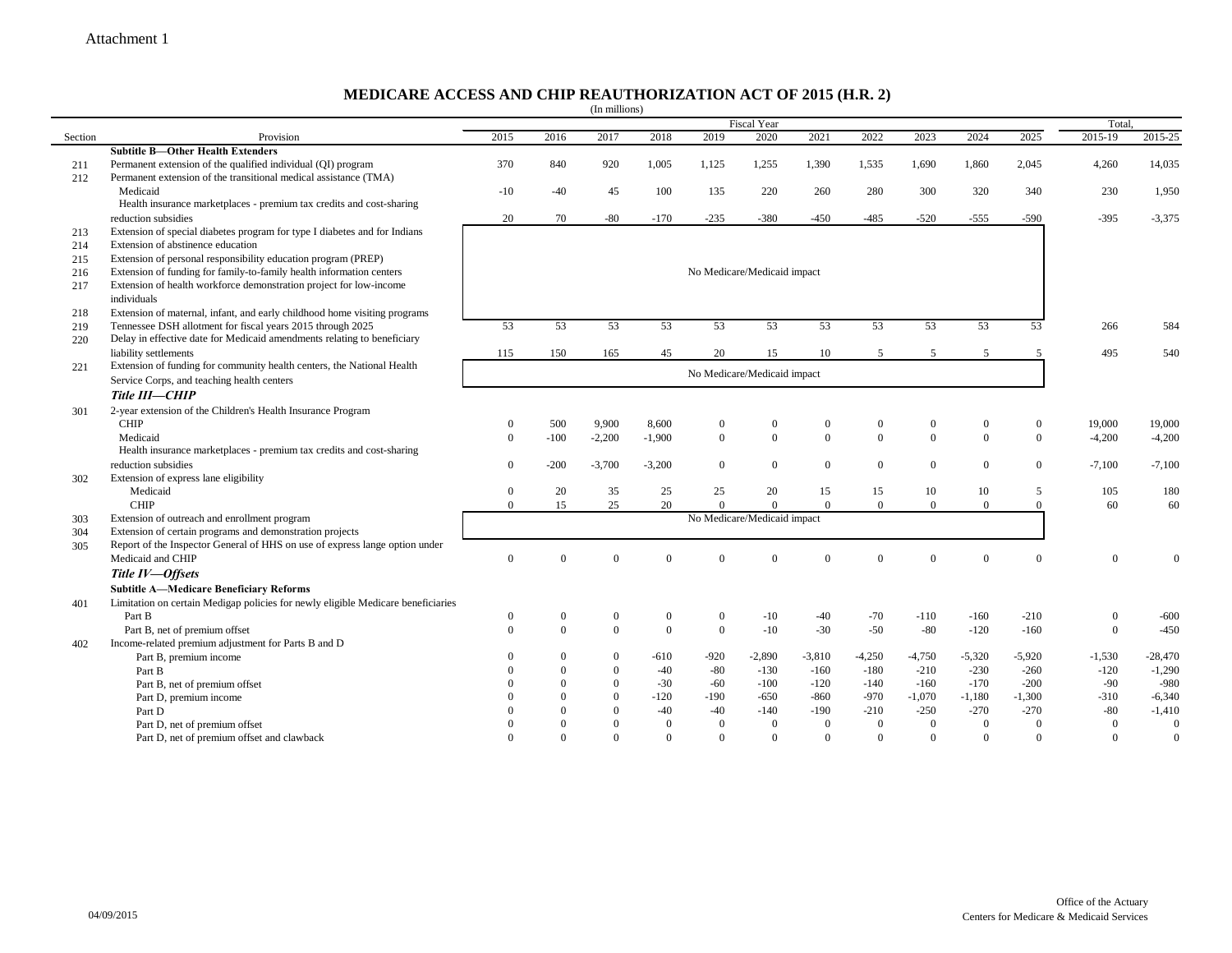$\overline{\phantom{0}}$ 

#### **MEDICARE ACCESS AND CHIP REAUTHORIZATION ACT OF 2015 (H.R. 2)**

|         |                                                                               |                |                  | (In millions)  |                  |                  |                  |                |                  |                  |                |                  |                |                  |  |
|---------|-------------------------------------------------------------------------------|----------------|------------------|----------------|------------------|------------------|------------------|----------------|------------------|------------------|----------------|------------------|----------------|------------------|--|
|         |                                                                               | Fiscal Year    |                  |                |                  |                  |                  |                |                  |                  |                |                  | Total.         |                  |  |
| Section | Provision                                                                     | 2015           | 2016             | 2017           | 2018             | 2019             | 2020             | 2021           | 2022             | 2023             | 2024           | 2025             | 2015-19        | 2015-25          |  |
|         | <b>Subtitle B-Other Offsets</b>                                               |                |                  |                |                  |                  |                  |                |                  |                  |                |                  |                |                  |  |
| 411     | Medicare payment updates for post-acute providers                             |                |                  |                |                  |                  |                  |                |                  |                  |                |                  |                |                  |  |
|         | Part A                                                                        | $\Omega$       |                  | $\Omega$       | $-1,150$         | $-1,380$         | $-1,480$         | $-1,610$       | $-1,800$         | $-1,910$         | $-2,020$       | $-2,240$         | $-2,530$       | $-13,590$        |  |
|         | Part B                                                                        | $\Omega$       | $\overline{0}$   | $\overline{0}$ | $-160$           | $-270$           | $-290$           | $-320$         | $-360$           | $-380$           | $-400$         | $-440$           | $-430$         | $-2,620$         |  |
|         | Part B, net of premium offset                                                 | $\Omega$       | $\overline{0}$   | $\overline{0}$ | $-120$           | $-200$           | $-220$           | $-240$         | $-270$           | $-290$           | $-300$         | $-330$           | $-320$         | $-1,970$         |  |
| 412     | Delay in reduction to Medicaid DSH allotments                                 | $\theta$       | $\boldsymbol{0}$ | 1,120          | 2,330            | 1,510            | 640              | $-180$         | $-930$           | $-1,840$         | $-3,320$       | $-6,520$         | 4,960          | $-7,190$         |  |
| 413     | Levy on delinquent providers                                                  | $\Omega$       | $\theta$         | $\Omega$       | $\mathbf{0}$     | $\mathbf{0}$     | $\theta$         | $\theta$       | $\mathbf{0}$     | $\mathbf{0}$     | $\mathbf{0}$   | $\theta$         | $\overline{0}$ | $\mathbf{0}$     |  |
| 414     | Adjustments to inpatient hospital payment rates                               |                |                  |                |                  |                  |                  |                |                  |                  |                |                  |                |                  |  |
|         | Part A                                                                        | $\overline{0}$ | $\Omega$         | 0              | $-4,540$         | $-4,750$         | $-3,960$         | $-2,990$       | $-1,930$         | $-670$           | $-500$         | $-530$           | $-9,290$       | $-19,870$        |  |
|         | Title V-Miscellaneous                                                         |                |                  |                |                  |                  |                  |                |                  |                  |                |                  |                |                  |  |
|         | Subtitle A-Protecting the Integrity of Medicare                               |                |                  |                |                  |                  |                  |                |                  |                  |                |                  |                |                  |  |
| 501     | Prohibition of inclusion of Social Security account numbers on Medicare cards |                |                  |                |                  |                  |                  |                |                  |                  |                |                  |                |                  |  |
|         | Part A                                                                        | 13             | 49               | 49             | 49               | $\Omega$         | $\theta$         |                | $\bf{0}$         | $\bf{0}$         | $\Omega$       | $\Omega$         | 160            | 160              |  |
|         | Part B                                                                        | 13             | 49               | 49             | 49               | $\mathbf{0}$     | $\boldsymbol{0}$ | $\mathbf{0}$   | $\boldsymbol{0}$ | $\mathbf{0}$     | $\mathbf{0}$   | $\overline{0}$   | 160            | 160              |  |
|         | Part B, net of premium offset                                                 | 10             | 40               | 40             | 40               | $\theta$         | $\theta$         | $\Omega$       | $\theta$         | $\theta$         | $\theta$       | $\theta$         | 130            | 130              |  |
| 502     | Prevent wrongful Medicare payments for items and services furnished to        |                |                  |                |                  |                  |                  |                |                  |                  |                |                  |                |                  |  |
|         | incarcerated individuals, individuals not lawfully present, and deceased      |                |                  |                |                  |                  |                  |                |                  |                  |                |                  |                |                  |  |
|         | individuals                                                                   | $\theta$       | $\bf{0}$         | $\overline{0}$ | 0                | $\mathbf{0}$     | $\mathbf{0}$     | $\mathbf{0}$   | $\bf{0}$         | $\bf{0}$         | $\mathbf{0}$   | $\bf{0}$         | $\Omega$       | $\theta$         |  |
| 503     | Consideration of measures regarding Medicare beneficiary smart cards          | $\Omega$       | $\mathbf{0}$     | $\Omega$       | $\mathbf{0}$     | $\mathbf{0}$     | $\theta$         | $\theta$       | $\mathbf{0}$     | $\mathbf{0}$     | $\mathbf{0}$   | $\overline{0}$   | $\Omega$       | $\overline{0}$   |  |
| 504     | Modifying Medicare durable medical equipment face-to-face-encounter           |                |                  |                |                  |                  |                  |                |                  |                  |                |                  |                |                  |  |
|         | documentation requirement                                                     | $\Omega$       | $\bf{0}$         | 0              | 0                | $\mathbf{0}$     | $\mathbf{0}$     | $\Omega$       | $\mathbf{0}$     | $\boldsymbol{0}$ | $\bf{0}$       | $\bf{0}$         |                | $\mathbf{0}$     |  |
| 505     | Reducing improper Medicare payments                                           | $\Omega$       | $\mathbf{0}$     | $\theta$       | $\boldsymbol{0}$ | $\mathbf{0}$     | $\overline{0}$   | $\theta$       | $\mathbf{0}$     | $\mathbf{0}$     | $\mathbf{0}$   | $\overline{0}$   |                | $\theta$         |  |
| 506     | Improving senior Medicare patrol and fraud reporting rewards                  | $\Omega$       | $\Omega$         | $\Omega$       | $\mathbf{0}$     | $\mathbf{0}$     | $\overline{0}$   | $\theta$       | $\mathbf{0}$     | $\mathbf{0}$     | $\overline{0}$ | $\overline{0}$   | $\Omega$       | $\mathbf{0}$     |  |
| 507     |                                                                               |                |                  |                |                  |                  |                  |                |                  |                  |                |                  |                |                  |  |
|         | Requiring valid prescriber National Provider Identifiers on pharmacy claims   | $\Omega$       | $\Omega$         | $\Omega$       | $\boldsymbol{0}$ | $\Omega$         | $\Omega$         | $\Omega$       | $\mathbf{0}$     | $\mathbf{0}$     | $\Omega$       | $\Omega$         |                | $\theta$         |  |
| 508     | Options to receive Medicare Summary Notice electronically                     | $\Omega$       | $\Omega$         | $\mathbf{0}$   | $\boldsymbol{0}$ | $\mathbf{0}$     | $\mathbf{0}$     | $\bf{0}$       | $\mathbf{0}$     | $\mathbf{0}$     | $\mathbf{0}$   | $\boldsymbol{0}$ | $\Omega$       | $\boldsymbol{0}$ |  |
| 509     | Renewal of MAC contracts                                                      | $\Omega$       | $\Omega$         | $\Omega$       | $\mathbf{0}$     | $\theta$         | $\Omega$         | $\Omega$       | $\mathbf{0}$     | $\theta$         | $\theta$       | $\theta$         | $\Omega$       | $\mathbf{0}$     |  |
| 510     | Study on pathway for incentives to States for State participation in Medicaid |                |                  |                |                  |                  |                  |                |                  |                  |                |                  |                |                  |  |
|         | data match program                                                            | $\Omega$       | $\overline{0}$   | $\mathbf{0}$   | $\boldsymbol{0}$ | $\mathbf{0}$     | $\theta$         | $\Omega$       | $\mathbf{0}$     | $\mathbf{0}$     | $\overline{0}$ | $\overline{0}$   | $\Omega$       | $\overline{0}$   |  |
| 511     | Guidance on application of Common Rule to clinical data registries            | $\Omega$       | $\boldsymbol{0}$ | $\overline{0}$ | $\boldsymbol{0}$ | $\mathbf{0}$     | $\mathbf{0}$     | $\mathbf{0}$   | $\mathbf{0}$     | $\mathbf{0}$     | $\mathbf{0}$   | $\mathbf{0}$     |                | $\mathbf{0}$     |  |
| 512     | Eliminating certain civil monetary penalties; gainsharing study and report    | $\Omega$       | $\mathbf{0}$     | $\Omega$       | $\boldsymbol{0}$ | $\mathbf{0}$     | $\theta$         | $\Omega$       | $\mathbf{0}$     | $\mathbf{0}$     | $\mathbf{0}$   | $\overline{0}$   | $\Omega$       | $\mathbf{0}$     |  |
| 513     | Modification of Medicare home health surety bond condition of participation   |                |                  |                |                  |                  |                  |                |                  |                  |                |                  |                |                  |  |
|         | requirement                                                                   | $\Omega$       | $\boldsymbol{0}$ | $\overline{0}$ | $\boldsymbol{0}$ | $\boldsymbol{0}$ | $\theta$         | $\overline{0}$ | $\mathbf{0}$     | $\mathbf{0}$     | $\mathbf{0}$   | $\boldsymbol{0}$ |                | $\mathbf{0}$     |  |
| 514     | Oversight of Medicare coverage of manual manipulation of the spine to         |                |                  |                |                  |                  |                  |                |                  |                  |                |                  |                |                  |  |
|         | correct subluxation                                                           | $\Omega$       | $\overline{0}$   | $\overline{0}$ | $\boldsymbol{0}$ | $\mathbf{0}$     | $\Omega$         | $\theta$       | $\mathbf{0}$     | $\mathbf{0}$     | $\overline{0}$ | $\overline{0}$   | $\Omega$       | $\boldsymbol{0}$ |  |
| 515     | National expansion of prior authorization model for repetitive scheduled non- |                |                  |                |                  |                  |                  |                |                  |                  |                |                  |                |                  |  |
|         | emergent ambulance transport                                                  | $\Omega$       | $\Omega$         | $\Omega$       | $\boldsymbol{0}$ | $\mathbf{0}$     | $\Omega$         | $\Omega$       | $\mathbf{0}$     | $\mathbf{0}$     | $\overline{0}$ | $\overline{0}$   | $\Omega$       | $\overline{0}$   |  |
| 516     | Repealing duplicative Medicare secondary payor provision                      | $\Omega$       | $\overline{0}$   | $\Omega$       | $\boldsymbol{0}$ | $\boldsymbol{0}$ | $\overline{0}$   | $\mathbf{0}$   | $\boldsymbol{0}$ | $\mathbf{0}$     | $\mathbf{0}$   | $\mathbf{0}$     |                | $\mathbf{0}$     |  |
| 517     | Plan for expanding data in annual CERT report                                 | $\Omega$       | $\Omega$         | $\Omega$       | $\overline{0}$   | $\Omega$         | $\mathbf{0}$     | $\Omega$       | $\mathbf{0}$     | $\theta$         | $\mathbf{0}$   | $\overline{0}$   |                | $\overline{0}$   |  |
| 518     | Removing funds for Medicare Improvement Fund added by IMPACT Act of           |                |                  |                |                  |                  |                  |                |                  |                  |                |                  |                |                  |  |
|         | 2014                                                                          | $\Omega$       | $\theta$         | $\Omega$       | $\overline{0}$   | $\Omega$         | $\mathbf{0}$     | $\Omega$       | $\overline{0}$   | $\mathbf{0}$     | $\overline{0}$ | $\mathbf{0}$     |                | $\mathbf{0}$     |  |
| 519     | Rule of consideration                                                         | $\Omega$       | $\Omega$         | $\Omega$       | $\Omega$         | $\Omega$         | $\Omega$         | $\theta$       | $\theta$         | $\Omega$         | $\theta$       | $\theta$         | $\Omega$       | $\theta$         |  |